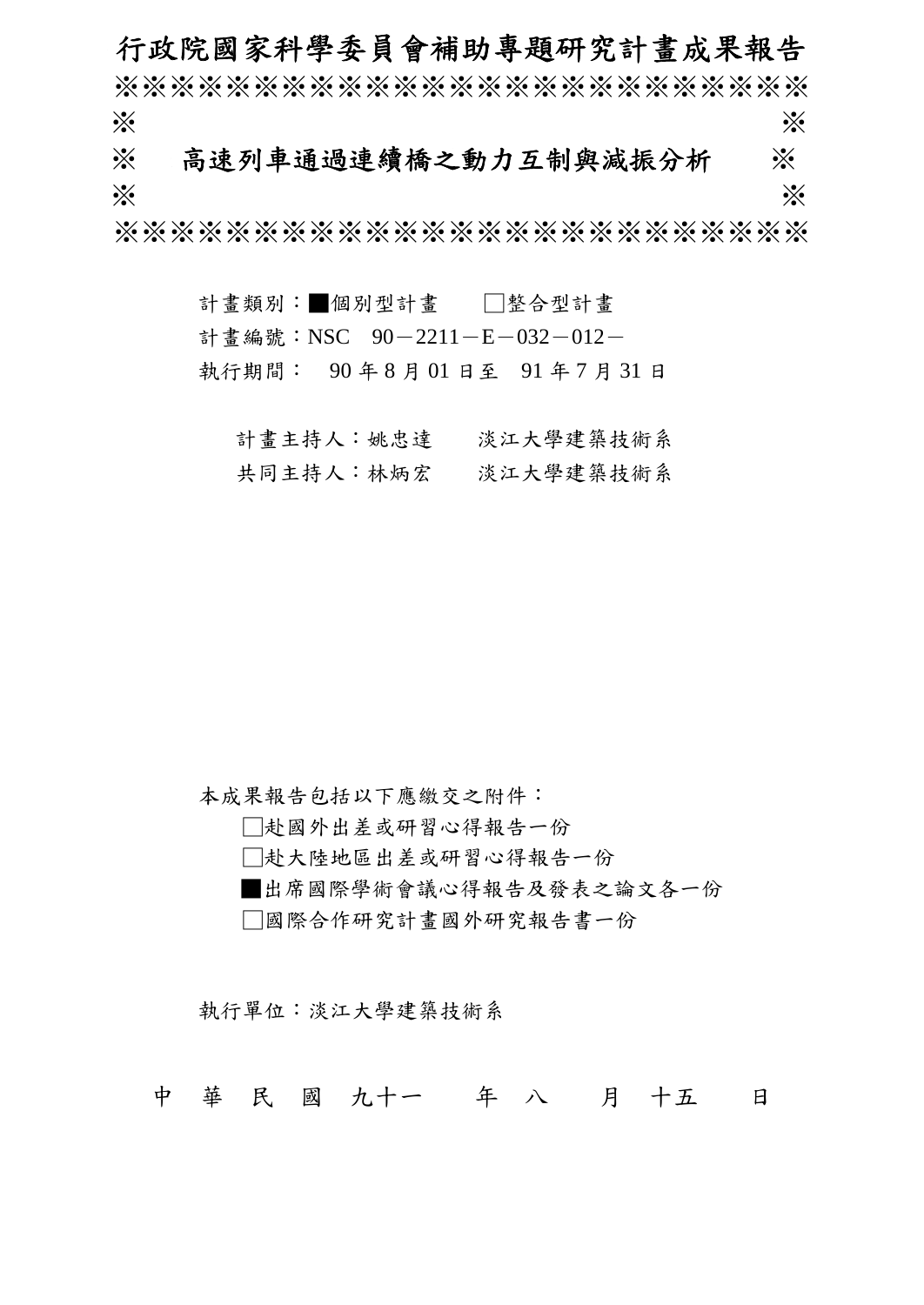# 高速列車通過連續橋之動力互制與減振分析

# *Vibration reduction and dynamic interaction of continuous bridges due to high speed trains*

計書編號: NSC 90-2211-E-032-012

| 執行期限: 90年8月01日至91年7月31日    |           |
|----------------------------|-----------|
| 主 持 人:姚忠達                  | 淡江大學建築技術系 |
| 共同主持人:林炳宏                  | 淡江大學建築技術系 |
| 计畫參與人員:曾志揚、楊崇孚 台灣大學土木工程研究所 |           |

## 1. 中文摘要

 本研究旨在探討等跨連續橋受高速列 車作用之車橋動力反應及減振分析,首 先,藉由將連續橋簡化成連續梁、列車則 視為集中型序列移動懸吊質量系統的力學 模擬,吾人可以來了解連續橋跨數的變化 與其頻率分佈的關係,進而推求出橋梁衝 擊反應發生共振時的主要共振速度分佈情 形。另一方面,為了抑制連續橋受高速列 車作用可能引發的多個共振尖峰之衝擊反 應的發生,本研究建議採用以連續梁受激 發之自然振態為減振導向的「混合式最佳 化調諧質量阻尼 , 減振分析方法, 並藉由 實例說明本研究的實用性及可行性。

# 關鍵詞:

調諧質量阻尼、連續鐵路橋、衝擊反應

## **Abstract**

Concerning the minimization of cross sections for superstructures of bridges and the maximization of riding comfort for passengers, continuous bridges have the advantages of economy in construction materials and of less impact response caused by traveling vehicles. However, due to the existence of clustered frequencies of vibration, there may occur multi resonant peaks in the impact response of continuous bridges under the passage of high speed trains. To overcome this problem, multiple tuned mass dampers (MTMD) will be employed to reduce the train-induced vibrations of the continuous beam. To this end, a continuous bridge is modeled as a number of beam elements and a train as a sequence of sprung masses. The vehicle-bridge interaction (VBI) element derived previously by the writers based on the dynamic condensation technique is employed to simulate the interaction effect of the sprung masses. It is confirmed that the MTMD system can effectively suppress the main resonant peaks of the continuous bridge

under the moving train loads.

## **Keywords**:

Continuous Beams, Vehicle-Bridge Interaction, Multiple TMD, Impact Response

# **2. Introduction**

The dynamic response of bridges caused by the passage of moving loads has been studied by many researchers. Recently, the writers have conducted a series of studies on the impact response of bridges to high-speed trains with emphasis on the vehicle-bridge interactions (VBI) [1-4]. By an analytical approach, the phenomena of resonance and cancellation of a simply supported beam subjected to a series of moving loads were investigated, along with the optimum design criteria for railway bridges proposed [2]. Aimed at computing the vehicle response, in addition to the bridge response, some VBI elements of various complexities were developed for simulating the interaction behavior between the bridge and traveling vehicles [1,3].

The dynamic interaction between the bridges and traveling trains is an issue of great concern in the design of high speed railways. From the impact factor (*I*) vs. speed parameter (*S*) plot of the continuous beam to moving loads, it is observed that there exist more than one resonant peaks, and that all these peaks relate to the higher frequencies of vibration of the beam, indicating that this is a multi-mode vibration problem [5]. For the sake of increasing structural safety and riding comfort of high speed railways, countermeasures should be considered to reduce the dynamic responses of the bridges and traveling vehicles. In order to meet the stringent design requirements for high speed railways, in certain situations it is necessary to install some vibration control devices, such as the tuned mass dampers (TMDs), on the bridge so that its dynamic response can be kept below the tolerance limit during the passage of high speed trains. To suppress the train-induced vibrations on the continuous bridge, multi tuned mass dampers (MTMD)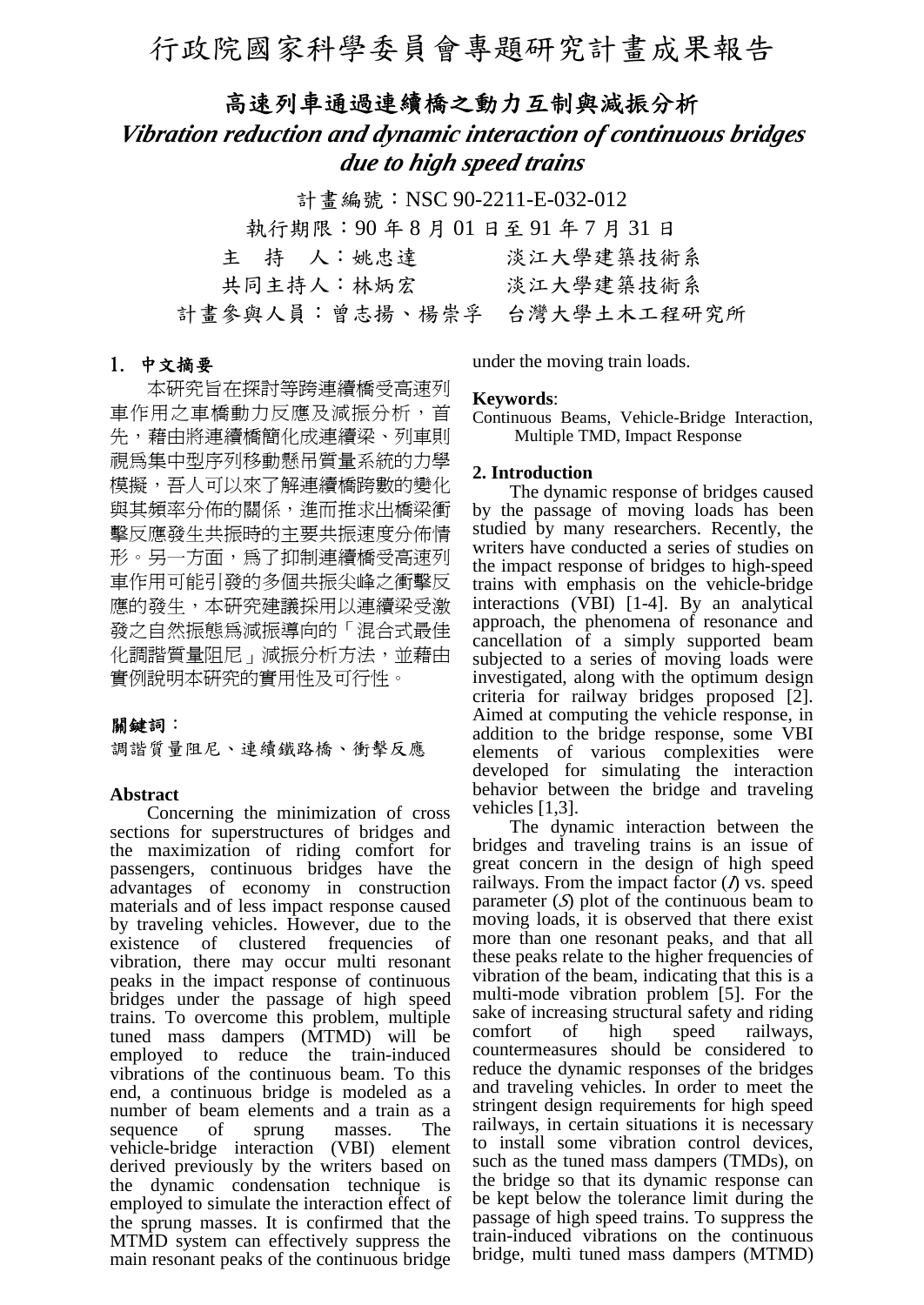of different arrangements aimed at counterbalancing the multi vibration modes are investigated.

The objective of this report is to present a procedure for analyzing the response of continuous bridges installed with TMD devices, using the VBI elements previously derived by the writers [1,4], and to investigate the effectiveness of different MTMD arrangements in reducing the multi mode vibrations [6].

# **3. Optimization of TMD Parameters**

Let us consider a train that is crossing a railway bridge, as shown in Figure 1. Because of their regular, repetitive nature, the moving wheel loads of the train can be regarded essentially as a set of harmonic forces. In Reference [2], it has been demonstrated that whenever any of the excitation frequencies of the moving loads coincides with any of the frequencies of the bridge, resonance will occur on the bridge, in the sense that the response of the bridge will increase as there are more wheels passing the bridge. To reduce the resonant response of the bridge due to vehicles moving at high speeds, vibration absorbers such as the TMD devices or MTMD systems have been used [6, 7].

For the present purposes, consider a TMD attached to a single-DOF mass *M*, as shown in Figure 2, that is subjected to a sinusoidal force of amplitude *P* and frequency  $\varnothing$  u. The equations of motion for this 2-DOF system can be expressed as

$$
\begin{bmatrix} M & 0 \\ 0 & m \end{bmatrix} \begin{bmatrix} \ddot{y}_i \\ \ddot{y}_i \end{bmatrix} + \begin{bmatrix} C+c & -c \\ -c & c \end{bmatrix} \begin{bmatrix} \dot{y}_i \\ \dot{y}_2 \end{bmatrix} + \begin{bmatrix} K+k & -k \\ -k & k \end{bmatrix} \begin{bmatrix} y_i \\ y_2 \end{bmatrix} = \begin{Bmatrix} P\sin Sr \\ 0 \end{Bmatrix} \quad (4)
$$

where  $y_1$  and  $y_2$  are the displacements of the main mass and absorber, respectively, *M*, *C*, and *K* are the mass, damping coefficient, and spring stiffness of the main mass, and *m* , *c*, and *k* are the mass, damping coefficient and spring stiffness of the TMD. Let  $\hat{U}$  and  $\hat{u}_t$ denote the frequencies of vibration of the main mass and absorber, respectively, i.e.,  $\Omega = \sqrt{K/M}$  and  $S_i = \sqrt{k/m}$ . Also, define the following parameters:  $f =$  the tuning frequency ratio  $\hat{u} / \hat{U}$ ,  $\hat{j}$  = the exciting frequency ratio  $\hat{u}/\hat{U}$ ,  $\hat{i}$  = the tuning mass ratio  $m/M$ ,  $\epsilon = C/(2M\Omega)$  = the damping ratio of the main mass, and  $g = c/(2m\tilde{S})$  = the damping ratio of the TMD. The dynamic amplification factor (*DAF*) for the steady-state response of the main mass is given by  $[8-10]$ 

$$
DAF = \frac{y_i}{P/K} = \sqrt{\frac{A^2 + B^2}{C^2 + D^2}}
$$
  
\n
$$
A = \left(1 - \frac{\frac{\dot{p}}{f^2}}{f^2}\right) B = \left(\frac{2g}{f}\right)
$$
  
\n
$$
C = \left[\frac{f^i - \dot{f}^2}{f^2} - \dot{f}^2(1 + \gamma) - 4\frac{g\gamma \dot{f}^2}{f} + 1\right]
$$
  
\n
$$
D = 2j \times \left[\frac{\dot{f}^2 \left[\gamma + g(1 + \gamma)\right] - g}{f} - \gamma\right]
$$
(5a-e)

In a practical design, a small mass ratio ì (from 0.01 to 0.04) is usually adopted, and the primary damping ratio î of the structure is selected according to the material used. To obtain optimal absorber parameters for the TMD, the minimum-maximum dynamic amplification factor criterion [8-10] is adopted in this study, by which a TMD is optimized such that the maximum response amplitude of the main mass is minimized. Given the damping ratio  $\hat{\textbf{i}}$  of the main mass and the tuning mass ratio ì, by fixing a tuning damping ratio ζ of the TMD, one may plot a curve for the *DAF* values for a specific tuning frequency ratio *f* throughout the entire range of the exciting frequency ratio *j* considered, from which the maximum peak response  $(DAF)_{\text{max}}$  can be obtained. By changing the tuning damping ratio ζ, another maximum peak response for the  $(DAF)_{\text{max}}$ value can be constructed. By comparing all these maximum peak responses for different tuning frequency ratios *f* and tuning damping ratio  $\zeta$  and selecting the minimum value of all the maximum peak responses  $(DAF)_{\text{max}}$ , the optimal absorber parameters  $(f_{opt}, a_{opt}$ ) can be identified for a given set of structural damping ratio î and tuning mass ratio ì.

# **4. Properties of Continuous Beams**

Multi-span continuous bridges of uniform spans are one type of structures commonly used in practice, because they can be constructed in a rather systematic way. As shown in Figure  $3(a)$ , a three-span continuous bridge with uniform spans and simple supports is considered in this study. Based on an eigenvalue analysis, the first three vibration modes of the continuous beam have been plotted in Figure 3(b). In Table 2, the natural frequencies  $\varnothing$  asolved for the three-span continuous beam have been compared with those of a simple beam that has a length equal to the span length of the continuous beam, both with reference to the fundamental frequency  $\varnothing$  a of the simple beam, i.e.,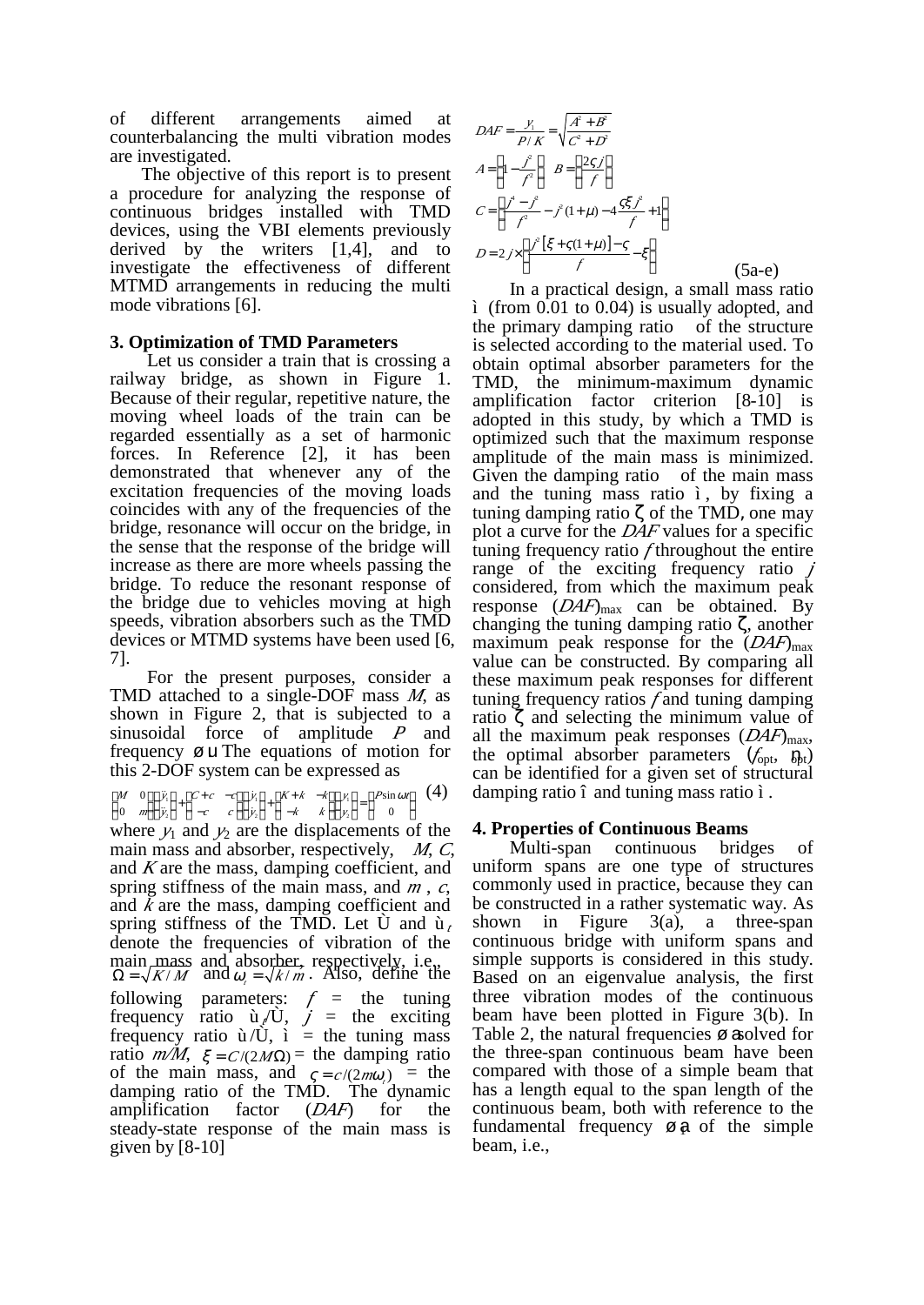$$
\tilde{S}_1 = \left(\frac{f}{L}\right)^2 \sqrt{\frac{EI}{m_0}}
$$
\n(6)

where  $L$  is the span length,  $E$ I the flexural rigidity, and  $m_0$  the mass per unit length of the beam. As can be seen from Table 2, the *fundamental* frequency of the uniform three-span continuous beam is the same as that of the simple beam. However, the distribution of frequencies becomes much denser than those of the simple beam. Such a phenomenon implies that the higher modes of vibration of the continuous beam can be more easily excited by vehicles of the same driving frequencies or cruising speeds, compared with those of the simple beam.

| Beam Type                                     | <b>Modes of Vibration</b> |               |      |     |
|-----------------------------------------------|---------------------------|---------------|------|-----|
|                                               |                           | $1st$ 2nd 3rd |      | 4th |
| Simple Beam ( $\omega/\varnothing_1$ )        |                           |               |      | 16  |
| 3-Span Continuous Beam<br>$\omega/\sigma_1$ ) |                           | 1.28          | 1.87 |     |

|  | <b>Table 1 Comparison of natural frequencies</b> |  |  |  |  |
|--|--------------------------------------------------|--|--|--|--|
|--|--------------------------------------------------|--|--|--|--|

#### **5. Vehicle-bridge System with MTMD Devices**

Consider a bridge structure that is in resonance under the passage of a train. Due to the resonance effect, the bridge may undergo rather large vibrations, which may affect the safety of the bridge itself and the riding comfort and controllability of the travelling train [4]. To reduce the dynamic response of the bridge due to high speed trains, different arrangements of the TMD devices, such as those shown in Figure 5, will be considered in this study. A vehicle-bridge interaction system installed with one TMD device will have one DOF more than that of the original structure. The following are the equations of motion for the combined system:

$$
\frac{1}{7}
$$

 $[M']\{\ddot{U}\} + [C']\{\dot{U}\} + [K']\{U\} = \{P\}$  (7) where the mass, damping, and stiffness matrices of the combined system are

$$
[M'] = \begin{bmatrix} [M] & [0] \\ [0] & [m_i] \end{bmatrix}, [C'] = \begin{bmatrix} [C] + [c_i] & -[c_i]^T \\ -[c_i] & [c_i] \end{bmatrix},
$$
\n
$$
[K'] = \begin{bmatrix} [K] + [k_i] & -[k_i]^T \\ -[k_i] & [k_i] \end{bmatrix}
$$
\n(8a-c)

and the corresponding displacement and force vectors are

$$
\{U\} = \begin{cases} \{U_{\beta}\} \\ \{u_{\beta}\} \end{cases}, \quad \{P\} = \begin{cases} \{P_{\beta}\} \\ \{0\} \end{cases}
$$
 (9a, b)

Here, all the terms associated with the TMD devices or the MTMD system have been indicated with a subscript "*t*". The matrices [*M*], [*C*] and [*K*] in Eq. (9) should be interpreted as those assembled for the vehicle-bridge system in Eq. (4), with the moving action of the sprung masses taken into account by the VBI elements. In this study, the equations of motion as given in Eq. (9) will be solved using the Newmark â method with constant average acceleration, i.e., with  $\hat{a} = 1/4$  and  $\tilde{a} = 1/2$ , for its unconditional stability.

#### **6. Impact Factor and Speed Parameter**

In design practice, the impact factor *I* is used to account for the amplification effect of the bridge due to the passage of moving vehicles through increase of the design forces and stresses. The impact factor *I* to be used in this study is [11]

$$
I = \frac{R_a(x) - R_s(x)}{R_s(x)}\tag{10}
$$

where  $R_d(x)$  and  $R_s(x)$  respectively denote the maximum dynamic and static responses of the bridge computed at position  $\dot{x}$ . Let  $\nu$ denote the speed of the moving vehicles and  $L_c$  the characteristic length of the bridge, i.e., the length between two adjacent inflection points of the first mode of vibration of the bridge [6]. The speed parameter *S* is defined as the ratio of the first excitation frequency of the moving vehicles, i.e.,  $\delta v/L_c$  to the fundamental frequency  $\varnothing$  fof the bridge,

$$
S = \frac{f\nu}{\tilde{S}L_c} \tag{11}
$$

As can be seen, both the impact factor *I* and speed parameter *S* are dimensionless. It is more rational to relate the impact factor *I* to the speed parameter *S*, rather than to other physical parameters, such as the bridge length, as is the case with some design codes [12].

### **7. Numerical Examples**

In this study, a three-span uniform continuous beam is considered, which is made of prestressed concrete with elastic constant *E* = 28.25 GPa, moment of inertia *<sup>I</sup>*  $= 31.6$  m<sup>4</sup>, and per-unit mass  $m_0 = 3.76$  t/m. The beam has a span length of *L* = 50 m and a damping ratio of 2.5%. Because the continuous beam considered here is of equal span lengths, the characteristic length *<sup>L</sup>c* of the beam is equal to the span length *L.* As shown in Figure 3, the frequencies solved for the first three modes of the beam are:  $\varnothing$  = 19.23, 24.64, 35.98 rad/s, and the corresponding modal masses are:  $M_{mod,1,2,3}$  =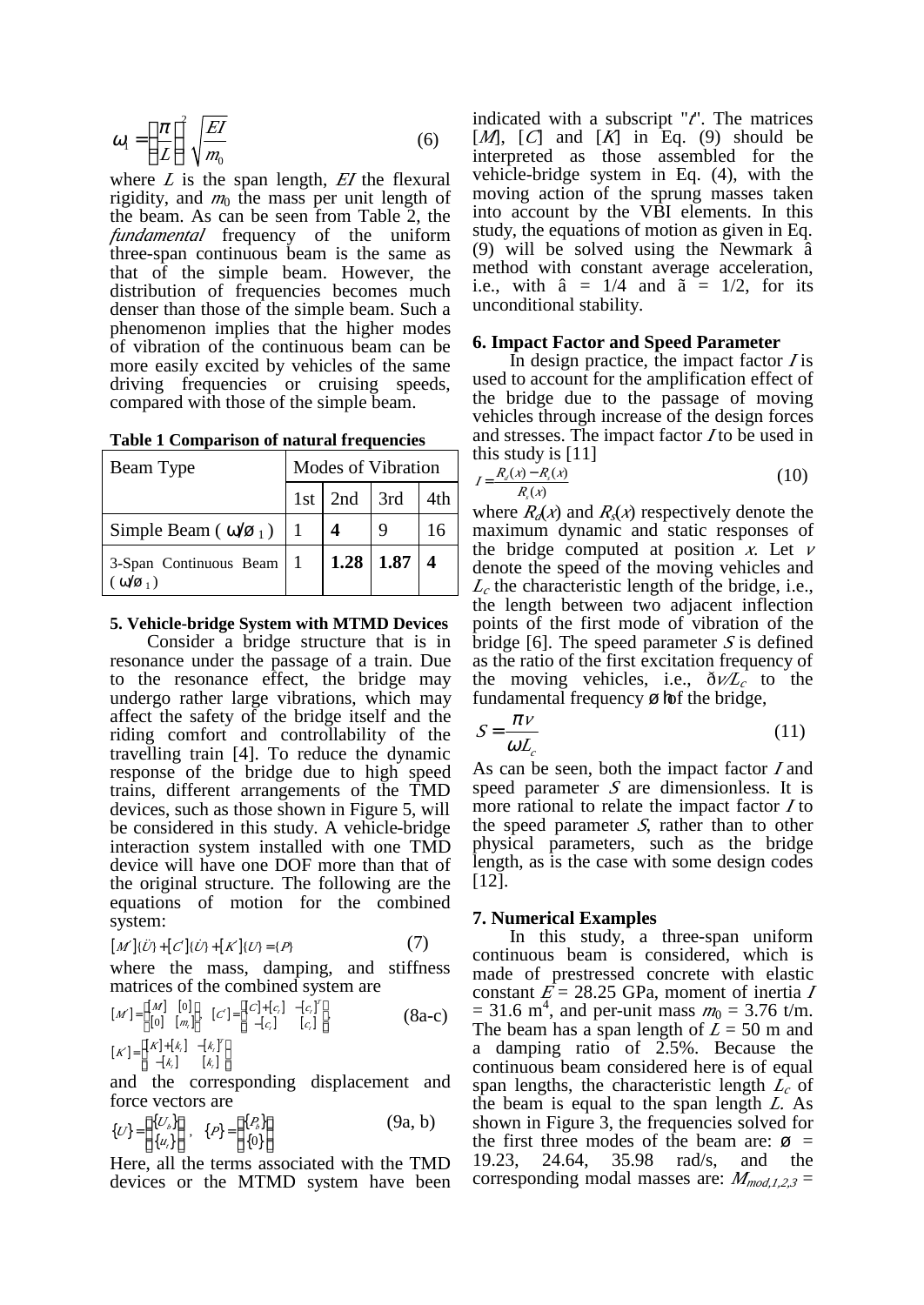#### 282, 186, 128.

The train travelling over the bridge is simulated as a sequence of 20 sprung masses equally spaced at  $d = 18$  m. Each sprung mass has the following properties: mass  $M_v =$ 30.6 t, spring constant  $k_v = 1,700$  kN/m and damping coefficient  $c_v = 90$  kN-s/m. The surface of the rails is assumed to be smooth and rigid.

#### *Example 7.1 Multiple Resonant Peaks*

For uniformly three-span continuous bridges, the impact response of the middle span is generally larger than that of the other two side spans [5]. In the present study, only the impact responses of the middle span and departure span of the continuous beams will be considered. The impact factor *I* solved for the midpoint of the middle span and the departure span of the continuous beams have been plotted against the speed parameter *<sup>S</sup>* (referred to as *I-S* plot) in Figure 4. As can be seen, there exist multiple resonant peaks for the impact response of the departure span and the middle span of the continuous beam. This is mainly due to coincidence of some of the excitation frequencies implied by the moving wheel loads at different speeds with the fundamental or higher frequencies of the continuous beam. According to the analytical formulas of Reference [2], the resonant response for a simple beam subjected to a series of wheel loads will occur at  $S_{res} = d/2L$ , where *d* is the wheel load interval. For the present case, the first resonance speed parameter for the departure and middle spans of the continuous bridge is  $S_{res,1} = 18/(2Y50) = 0.18$ , or equivalently  $\nu =$ 198 km/h. The second resonance speed parameter of the departure span is  $S_{res,2}$  =  $S_{res,1}$ ù  $\frac{1}{2}$  (ù  $\frac{1}{2}$  = 0.23, which is equivalent to 254 km/h. And the third resonance speed parameter of the middle span is *<sup>S</sup>res,*<sup>3</sup> =  $S_{res,1}$ ù <sub>3</sub>/ù <sub>1</sub> = 0.34, which is equivalent to 370 km/h. Evidently, all the three resonance speeds can be identified from Figure 4.

### *Example 7.2 Application of MTMD System*

In Figure 4, we have identified three resonant peaks. The first two resonant peaks (at  $S_{res,1} = 0.18$ ,  $S_{res,1} = 0.23$ ) affect the departure span of the continuous beam, but only the first resonant peak (at  $S_{res,1} = 0.18$ ) affects the middle span. The reason is that the inflection point of the second mode is located right at the midpoint of the middle span, as indicated by Figure 3.

Because the response contribution of the

first mode of the continuous beams is greater than that of the second mode, the same modal mass ratio with respect to the fundamental mode,  $x_{m,1} = 0.01$ , as that of the preceding example will be adopted in this example, that is, D  $m_{t,1} = x_{m,1} M_{\text{mod},1} = 2.82$  t. And this is the total mass that will be imposed on the bridge. By dividing the total mass  $\sum m_{t,1}$  of the MTMD system into three equal masses, the tuning mass  $m_{t,1}$  selected for each TMD mounted on each of the three spans is 0.94 t.

In order to suppress the contribution of not only the first mode, but also the second mode on the side spans, a MTMD system is considered by splitting the tuning mass *<sup>m</sup>t,*<sup>1</sup> on each side span into two tuning masses *<sup>m</sup>*h,1 and *<sup>m</sup>*h,2. Based on the modal mass ratio of the first mode (0.94 t) and second mode (1.86  $t/2 = 0.93$  t) on the side span, which equals 1:1, the mass allocated for the side span is divided into two equal masses as  $m_{h,1} = m_{h,2}$ = 0.47 t. The corresponding optimum parameters and properties of the hybrid MTMD model are listed in Table 2.

**Table 2 Properties of the hybrid MTMD system**

|                | Optimal<br>Parameters                                          | $m_{t}$<br>(t) | $k_{t}$<br>(kN/m) | $C_t$<br>$(kN-s/m)$ |
|----------------|----------------------------------------------------------------|----------------|-------------------|---------------------|
| Middle<br>Span | TMD1<br>$f_{opt} = 0.997$<br>$a_{opt} = 0.040$                 | 0.94           | 368               | 1.49                |
| Two<br>Side    | TMD1<br>$f_{opt} = 0.998$<br>$\mathbf{a}_{\text{opt}} = 0.028$ | 0.47           | 173               | 0.51                |
| Spans          | TMD <sub>2</sub><br>$f_{opt} = 0.998$<br>$a_{opt} = 0.034$     | 0.47           | 284               | 0.79                |

As shown in Figure 5, only the TMD device with lumped mass of  $m_{t,1} = 0.94$  t is installed at the midpoint of the central span, since the central span is governed primarily by the first mode. In the meantime, two equal lumped masses  $m_{h,1}$ ,  $m_{h,2}$  each of 0.47 t are mounted on the side span, since the side span is affected both by the first and second modes. One advantage with the present strategy is its simplicity, with no recourse to the sophisticated theories of optimization.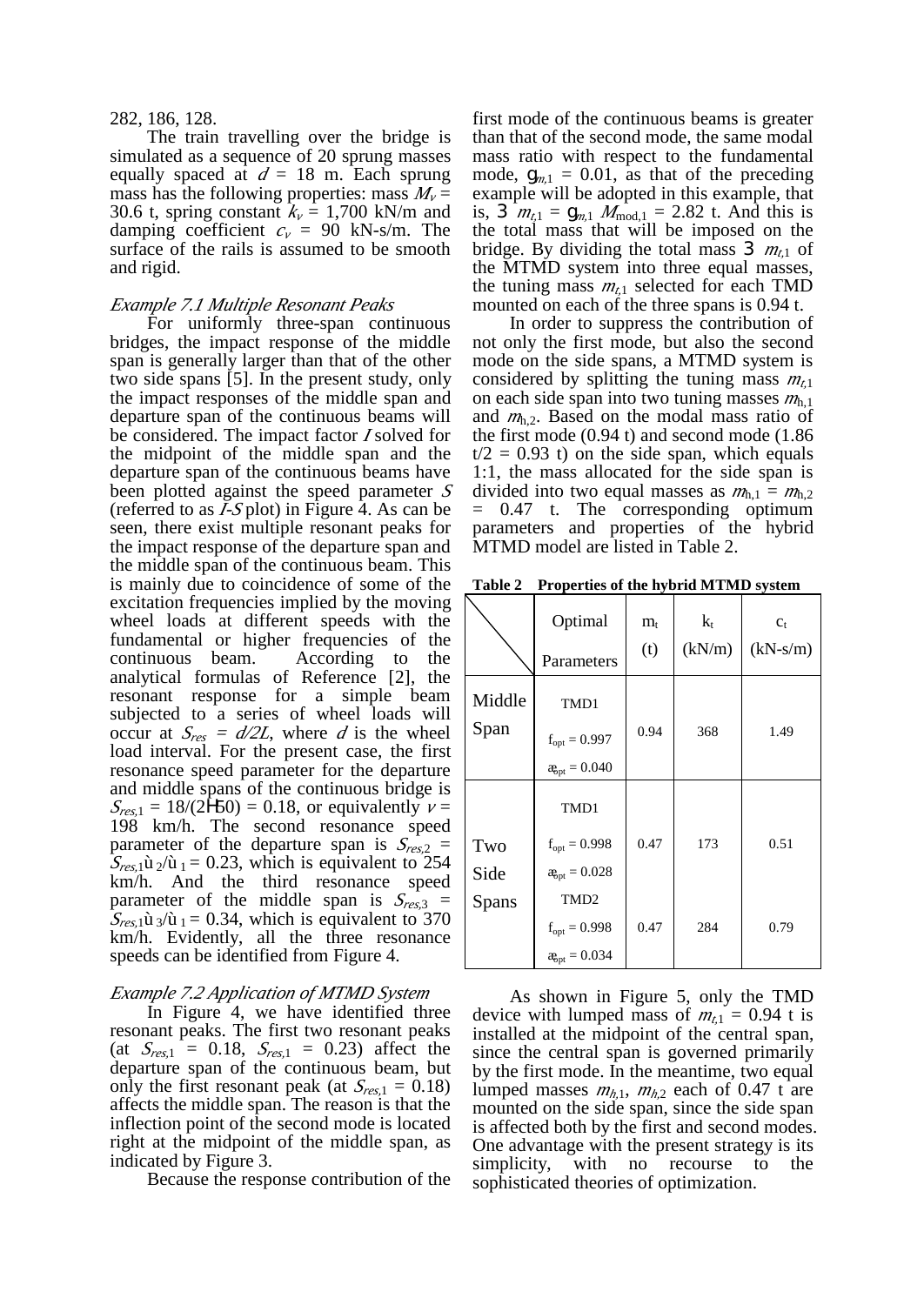The impact response of the departure and central spans of the continuous bridge has been plotted in Figures 6 and  $\overline{7}$ , respectively, with reference to the one with no TMDs. As can be seen, the MTMD system proposed using the present simple idea considering only the contribution of the first and second modes is quite effective for suppressing the bridge response.

For the present interest, the maximum acceleration of the moving vehicles that comprise a high speed train, each with a sprung mass  $M<sub>v</sub>$ , computed for the two kinds of arrangement considered in this paper, including the ones with and with no TMDs, has been plotted in Figure 8. It is observed that the reduction in vehicle vibrations through installation of the TMDs on the bridge is generally small, due to the relatively high flexural rigidity of the bridge (compared with the vehicles) and the relatively short acting time of the vehicles on the bridge, which makes the MTMD system not so effective for reducing the vehicles' response, although it remains effective for the bridge response.

# **8. Concluding Remarks**

In this study, a simple idea for designing the MTMD devices for suppressing the train-induced vibrations on uniform continuous bridges has been proposed by considering the contribution of only the first and second modes. It has been demonstrated that such a system is effective for reducing the bridge response to high speed trains, even with no recourse to the sophisticated theories of optimization. However, the reduction in the vehicles' response is only marginal, due to the relative high flexural rigidity of the bridge and short passing time of the train over the bridge.

## **References**

- 1. Yang, Y. B., and Yau, J. D. 1997 *Journal of Structural Engineering*, ASCE, **123**(11), 1512-1518. (Errata: 124(4), p. 479). Vehicle-bridge interaction element for dynamic analysis.
- 2. Yang, Y. B., Yau, J. D., and Hsu, L. C. 1997 *Engineering Structures*, **19**(11), 936-944. Vibration of simple beams due to trains moving at high speeds.
- 3. Yang, Y. B., Chang, C. H., and Yau, J. D. 1999 *International Journal for Numerical Method and Engineering,*  **46**(7), 1031-1047. An element for analyzing vehicle-bridge systems

considering vehicle's pitching effect.

- 4. Yau, J. D., Yang, Y. B., and Kuo, S. R. 1999 *Engineering Structures*, **21**(9), 836-844. Impact response of high speed rail bridges and riding comfort of rail cars.
- 5. Yau, J. D., and Yang, Y. B. 2000 *Proceedings of the 13 th KKNN Seminar in Civil Engineering*, Taipei, Taiwan, Dec. 7-8, 17-22. Impact response analysis of continuous bridges subjected to high speed trains.
- 6. Yau, J. D., Yang, Y. B., and Lin, J. L. 2000 *International Conference on Advanced Problems in Vibration Theory*  and Applications, Xi'an, China, June. 19-22, 119-124. Vibration reduction of steel-truss bridges due to high speed trains.
- 7. Kwon, H. C., Kim, M. C., and Lee, I. W. 1998 *Computers & Structures*, **66**(4), 473-480. Vibration control of bridges under moving loads.
- 8. Randall, S. E., Halsted, D. M., and Taylor, D. L. 1981 *Journal of Mechanical Design*, ASME, **103**, 908-913. Optimum vibration absorbers for linear damped systems.
- 9. Rana, R., and Soong, T. T. 1998 *Engineering Structures*, **20**(3), 193-204. Parametric study and simplified design of tuned mass dampers.
- 10. Li, C. 2000 *Earthquake Engineering and Structural Dynamics*, **29**, 1405-1421. Performance of multiple tuned mass dampers for attenuating undesirable oscillations of structures under the ground acceleration.
- 11. Yang, Y. B., Liao, S. S., and Lin, B. H. 1995 *Journal of Structural Engineering*, ASCE, **121**(11), 1644-1650. Impact formulas for vehicles moving over simple and continuous beams.
- 12. AASHTO 1989 *Standard specifications for highway bridges*, 14<sup>th</sup> ed., American Association of State Highway and Transportation Officials (AASHTO), Washington, D.C.